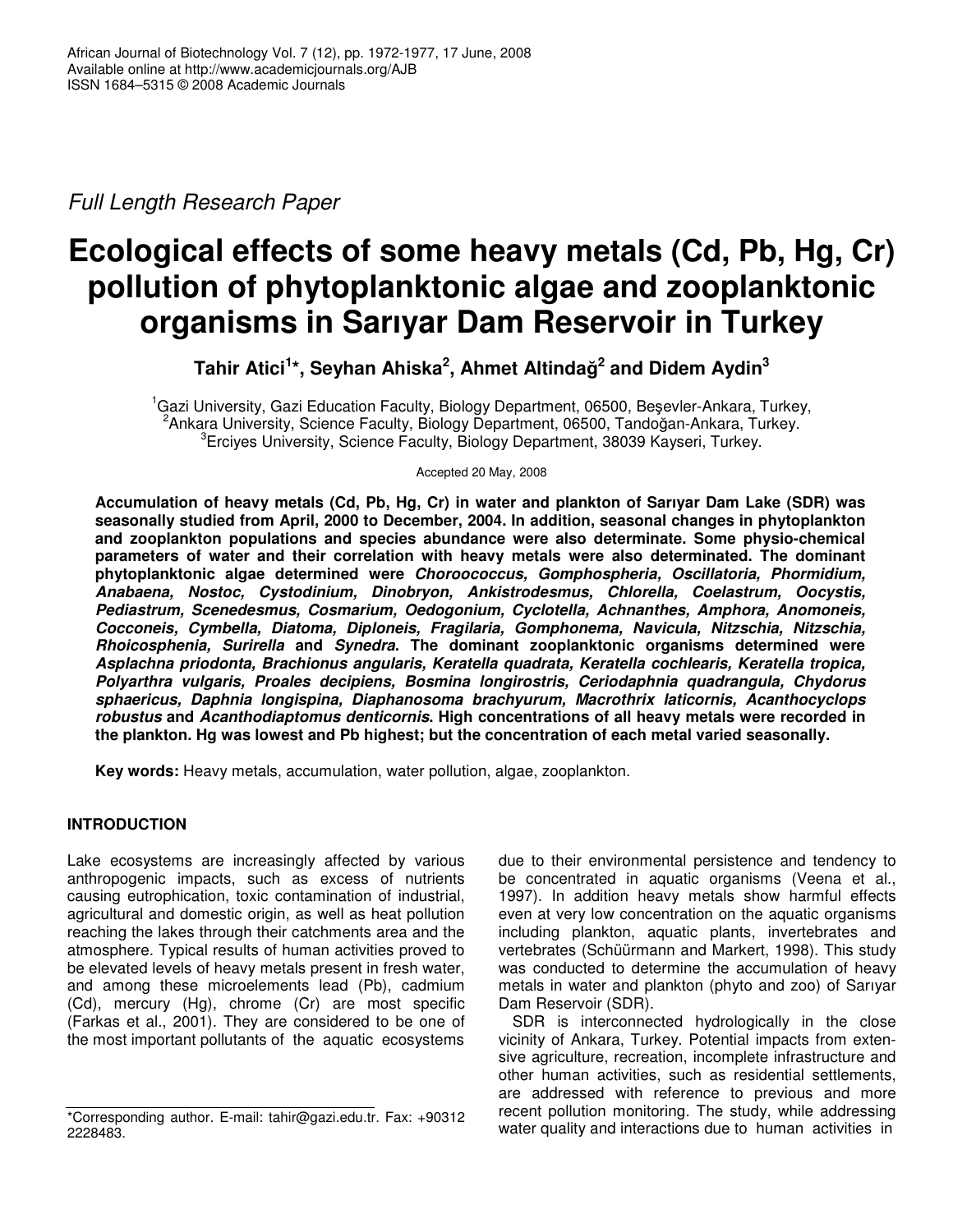

**Figure 1.** Location and sampling station of the Sarıyar Dam Reservoir in Turkey.

shallow lakes, also highlight problems associated with human impacts in protected areas with the aim of presenting a complicated case study.

### **MATERIALS AND METHODS**

### **Sampling site and date**

SDR lies of Central Anatolia at altitude of 475 m, and is located at 40 $^{\circ}$ 03' 00" N latitudes and between 30 $^{\circ}$  45' 36" and 31 $^{\circ}$  45 40" E longtitudes, 180 km northwest of Ankara (Figure 1). The reservoir was constructed for the purpose of hydroelectric power generation; is 106 m high with maximum depth of 90 m and has average water volume of 1.900X10<sup>6</sup> m<sup>3</sup>. The dam has approximate surface area of 84 km<sup>2</sup>. The nearest populated areas are Davutoglan and Sarıyar villages, with total population of 6610 (Figure 1).

The SDR is surrounded by diverse volcanic rocks, along with brown soils, characteristic of central Anatolia (Erentöz and Pamir, 1975). The surroundings of SDR have a meager flora. However, the southern side of the reservoir, has rich plantation of pine (*Pinus nigra* Arn.), juniper (*Juniperus excelsa* Bieb.), oak (*Quercus pubescens* Wild.), thicket (*Paliurus spina-christi* Miller*, Berberis crataegina* DC.), poplar (*Populus tremula* L.), willow (*Salix sp.*) etc. along the stream banks.

The area is a bird paradise and attracts migrating birds (*Ciconia ciconia* L. *Ciconia nigra* L., *Egretta alba* L. *Ardea cinera* L. *Ardea purpurea* L. *Alcedo atthis* L. *Phalacrocorax pygmeus* Pallas) every year. Most of the birds remigrate. Other birds live in trees and thickets, which are widespread in this area. Besides, the area is also abundant with water frogs (*Rana ridibunda* Pallas) and water snakes (*Natrix natrix* Laurenti).

#### **Experimental**

The water and plankton samples were collected twice a month from selected stations of the lake and transferred to the laboratory for heavy metal analysis. The phytoplankton samples were collected by Nansen water collecting apparatus and zooplankton by plankton net (25 cm diameter and 55µ mesh size) by horizontal and vertical hauls at each station. Besides the plankton sampling for heavy metal determination, the additional samples of algae and zooplankton were collected from the same stations for species identification to assess seasonal distributions.

The samples collected for plankton analyzed were filtered through ashless filter paper with concentrated planktons left in laboratory for some time for small evaporation of water. Age-weight was determined following Toker (1998). Material was then dried in oven at 90°C for 24 h and its dry weigh was noted. The material was then kept at 550°C for 4 h and then cooled down. It was digested at  $80^{\circ}$ C by adding 20 ml of 1,5N HCl, filtered into 100 ml test tubes, 100 ml distilled water was added and samples were analyzed with a Hitachi Z 8200 polarized Zeeman AAS (Atomic Absorption Spectrophometer) at the Ankara University Research Center (Kelly and Whitten, 1989). The identification of each species of the plankton was made according to Kolisko (1974), Koste (1978), Edmondson (1959), Round (1973), Pestalozzi (1982), Gerrath and Denny (1979), Oskar and Gonzales (1979), Van Den Hook et al. (1995), Ustaoğlu (2004).

## **RESULTS AND DISCUSSION**

The maximum water temperature was 31°C, the lowest temperature was recorded as 4°C. Maximum dissolved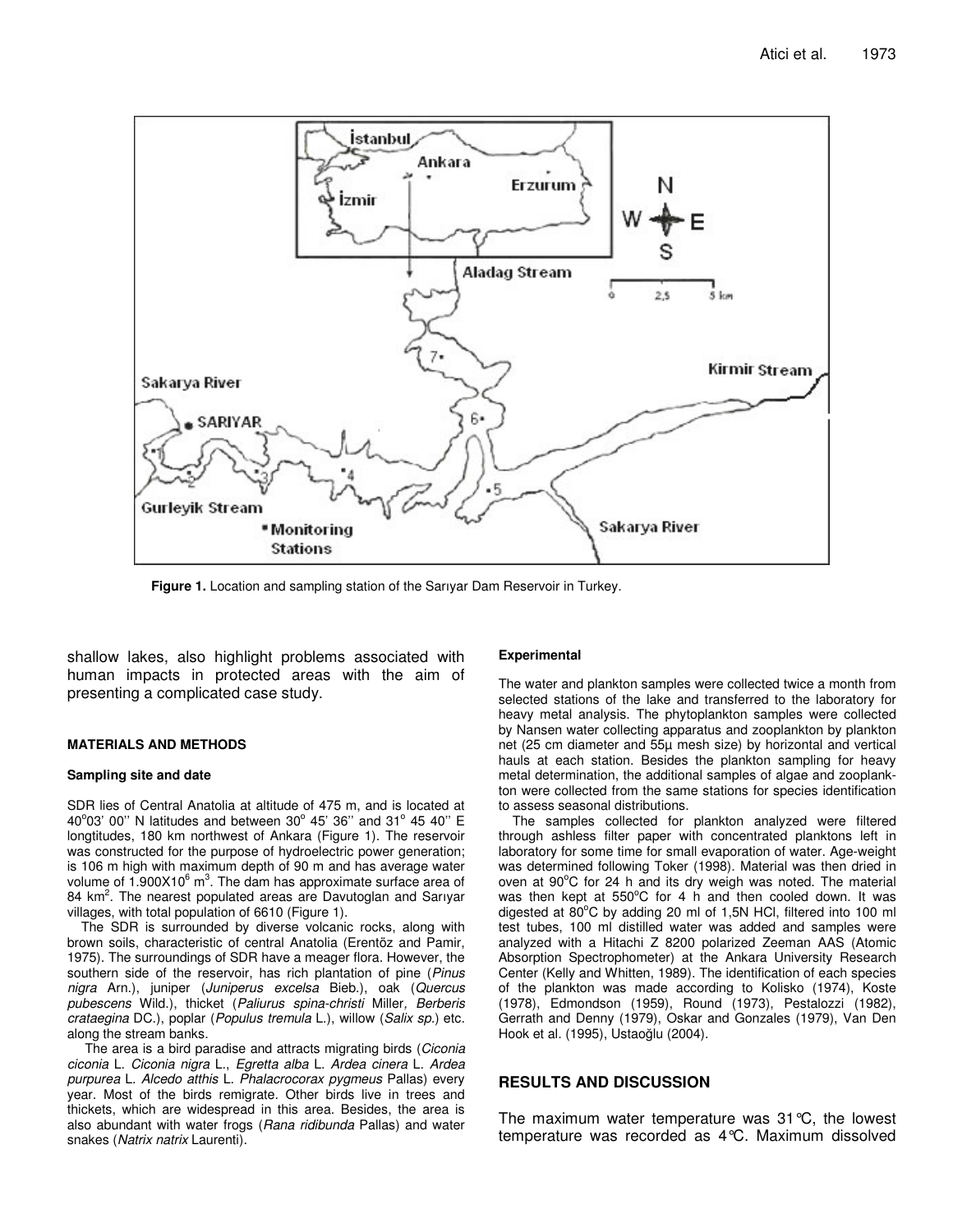**Table 1.** Some (chemical and physical) features of Sarıyar Dam Reservoir in Turkey (during 2001-2002; maximum, minimum and average level).

| Date<br>(2001-2002) | Temp.<br>(°C) | DO <sub>2</sub><br>(mg/l) | рH   | Elect. Conduct.<br>(mmhos/cm) | <b>Secchi Depth</b><br>(cm) | $NH4+1$<br>(umol/l | NO <sub>2</sub><br>(umol/l) | NO <sub>3</sub><br>(µmol/l) | Chl-a<br>$(\mu g \Gamma)$ |
|---------------------|---------------|---------------------------|------|-------------------------------|-----------------------------|--------------------|-----------------------------|-----------------------------|---------------------------|
| <b>Maximum</b>      | 31            | 15.5                      | 10.4 | 890                           | 420                         | .42                | 0.96                        | 0.94                        | 34.6                      |
| Minimum             | 4.3           | 4.7                       | 7.12 | 475                           | 62                          | 0.01               | 0.02                        | 0.03                        | .08                       |
| Average             | 23.0          | 9.9                       | 8.8  | 640                           | 270                         | 0.50               | 0.55                        | 0.74                        | 5.25                      |

**Table 2**. Phytoplanktonic organisms in Sarıyar Dam Reservoir in Turkey.

| Cyanophyta               | Chlorophyta                | Bacillariophyta           |  |  |
|--------------------------|----------------------------|---------------------------|--|--|
| Anabaena affinis         | Actinastrum gracillimum    | Achnanthes linearis       |  |  |
| Anabaena flos-aquae      | Actinastrum hantzschii     | Amphora ovalis            |  |  |
| Aphanizomenon flos-aquae | Actinotaenium cucurbita    | Amphora pediculus         |  |  |
| Chroococcus limneticus   | Ankistrodesmus falcatus    | Anomoeoneis sphaerophora  |  |  |
| Chroococcus minutus      | Ankyra judayi              | Asterionella formosa      |  |  |
| Chroococcus turgidus     | Aphanochaeta vermiculoides | Caloneis silicula         |  |  |
| Cylindrospermum minimum  | Chlamydomonas globosa      | Cocconeis pediculus       |  |  |
| Cylindrospermum stagnale | Chlamydomonas snowiae      | Cocconeis placentula      |  |  |
| Gloeothece rupestris     | Chlorella vulgaris         | Cyclotella meneghiniana   |  |  |
| Gloeotrichia pisum       | Chlorolobion braunii       | Cyclotella ocellata       |  |  |
| Gomphosphaeria aponina   | Closteriopsis longissima   | Cymatopleura elliptica    |  |  |
| Lyngbya lagerheimii      | Closterium aciculare       | Cymatopleura solea        |  |  |
| Lyngbya versicolor       | Closterium dianaea         | Cymbella affinis          |  |  |
| Merismopedia elegans     | Closterium kuetzingii      | Cymbella amphicephala     |  |  |
| Merismopedia punctata    | Closterium setaceum        | Cymbella helvetica        |  |  |
| Microcystis aeruginosa   | Coelastrum microsporum     | Denticula elegans         |  |  |
| Microcystis incerta      | Coelastrum sphaericum      | Diatoma elongatum         |  |  |
| Nostoc commune           | Cosmarium botrytis         | Diatoma vulgaris          |  |  |
| Nostoc pruniforme        | Cosmarium granatum         | Diploneis elliptica       |  |  |
| Oscillatoria amoena      | Cosmarium monomazum        | Diploneis ovalis          |  |  |
| Oscillatoria bornetii    | Cosmarium obtusatum        | Epithemia argus           |  |  |
| Oscillatoria splendida   | Dimorphococcus lunatus.    | Epithemia zebra           |  |  |
| Oscillatoria tenuis      | Franceia amphitricha       | Fragilaria dilatata       |  |  |
| Phormidium ambiguum      | Mougeotia viridis          | Fragilaria pinnata        |  |  |
| Phormidium mucicola      | Oocystis borgei            | Fragilaria ulna           |  |  |
| Rhabdogloea hungarica    | Oocystis elliptica         | Fragilaria ulna var. acus |  |  |
| Spirulina laxa           | Oocystis eremosphaeria     | Gomphonema lanceolatum    |  |  |
| Spirulina major          | Oocystis parva             | Gomphonema olivaceum      |  |  |
| Spirulina princeps       | Oocystis solitaria         | Gyrosigma acuminatum      |  |  |
|                          | Pandorina morum            | Gyrosigma attenuatum      |  |  |
| Pyrrophyta               | Pediastrum boryanum        | Hantzschia amphioxys      |  |  |
| Cystodinium cornifax     | Pediastrum dublex          | Melosira granulata        |  |  |
| Gymnodinium fuscum       | Scenedesmus acuminatus     | Meridion circulare        |  |  |
| Peridinium cinctum       | Scenedesmus arcuatus       | Navicula cryptocephala    |  |  |
|                          | Scenedesmus bicaudatus     | Navicula cuspidata        |  |  |
| <b>Euglenophyta</b>      | Scenedesmus communis       | Navicula lanceolata       |  |  |
| Euglena acus             | Scenedesmus obliquus       | Navicula pupula           |  |  |
| Lepocinclis playfairiana | Scenedesmus spinosus       | Navicula radiosa          |  |  |
| Trachelomonas armata     | Schizochlamys gelatinosa   | Navicula tripunctata      |  |  |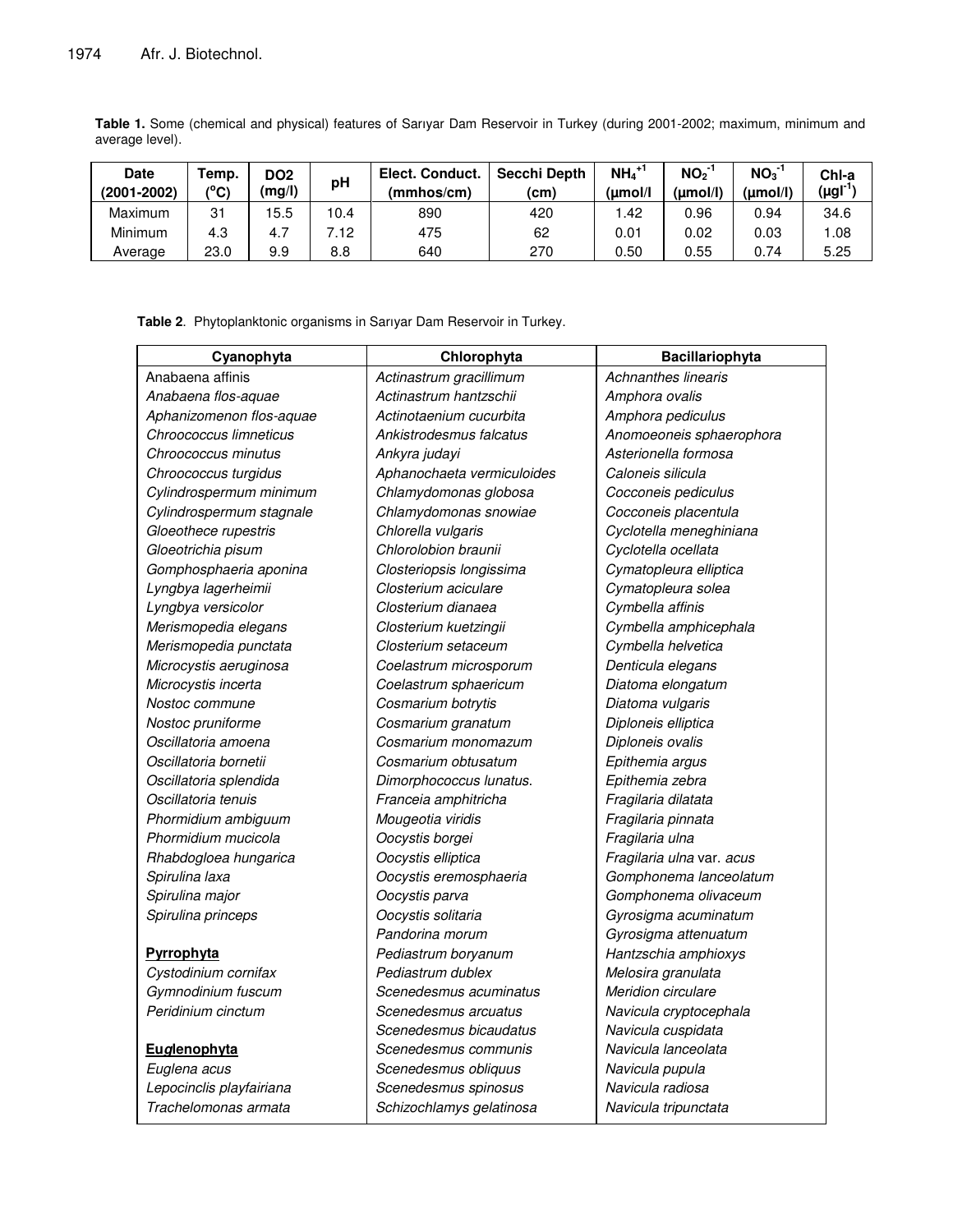|  |  | Table 2. Contd. |
|--|--|-----------------|
|--|--|-----------------|

| Trachelomonas lacustris | Selenastrum gracile        | Neidium dubium               |  |  |
|-------------------------|----------------------------|------------------------------|--|--|
|                         | Sphaerocystis schroeteteri | Nitzschia hungarica          |  |  |
| Xanthophyta             | Staurastrum cyclacantum    | Nitzschia linearis           |  |  |
| Ophioctium sp.          | Staurastrum gracile        | Nitzschia palea              |  |  |
|                         | Stigeoclonium attennuatum  | Nitzschia vermicularis       |  |  |
| <b>Chrysophyta</b>      | Tetraedron minimum         | Pinnularia microstauron var. |  |  |
| Dinobriyon sertularia   | Tetrastrum triangulare     | brebissonii                  |  |  |
| Paraphysomonas vestita  | Traubaria setigera         | Pinnularia viridis           |  |  |
|                         |                            | Rhopalodia gibba             |  |  |
| Rhodophyta              |                            | Surirella caproni            |  |  |
| Lemanea fucina          |                            | Surirella ovata              |  |  |
|                         |                            | Tryblionella acuta           |  |  |

 $O_2$  was 15.5 mg/ml<sup>-1</sup>, the lowest value was 4.7 mg/ml<sup>-1</sup>. pH varied from 7.4 - 10.0. Secchi depth ranged from 4.2 - 0.62 m, depending on the concentration of chlorophyll a and other factors. The lowest electrical conductivity (EC) was 475 mmhos/cm and the highest was 890 µmhos/cm The amount of ammonium  $(NH_4^+)$ , nitrite  $(NO_2)$  and nitrate  $(NO_3)$  was found to be 0.01 - 1.42, 0.02 - 0.96 and 0.03 - 0.94 µmol/l, respectively. In the classification of natural waters, since pH is inversely proportional to the free ammonium concentration, which is biologically active ammonium concentration, vary. Maximum chlorophyll a concentration was recorded as  $34.6 \,\mathrm{\mu g l}^{-1}$  (Table 1).

The predominant phytoplanktonic species belong to the classes Cyanophyta, Pyrrhophyta, Euglenophyta, Xanthophyta, Chrysophyta, Rhodophyta, Chlorophyta and Bacillariophyta. Bacillariophyta and Chlorophyta members were very abundance in samples taken with plankton net for quantification (Table 2). Among zooplankton fauna, a total of 37 species (24 Rotifera, 9 Cladocera and 4 Copepoda) were identified in SDR. *Brachionus calyciforus* belonging to the dominant group and *Keratella cochlearis*, *Kachuga tecta* and *Keratella tropica* (Rotifera) was observed in all seasons throughout the year. *Arctodiaptomus denticornis* (Copepoda) was found abundant in spring and winter (Table 3).

In water sample from SDR the accumulation order of heavy metals was found as Pb>Cr>Cd>Hg in spring; Pb>Cr>Cd>Hg in summer; Pb>Cr>Cd>Hg in autumn and Pb>Cr>Cd>Hg in winter. The heavy metals accumulation in plankton samples from SDR were as Pb>Cr>Cd>Hg in spring; Pb>Cr>Cd>Hg in summer; Pb>Cr>Cd>Hg in autumn; and Pb>Cr>Cd>Hg in winter (Figure 2).

The physico-chemical parameters and secchi depth values showed that SDR is a mesotrophic lake. The pH and EC values in SDR were higher than the standard values. According to Hellawell (1988) and Avila et al. (1999), heavy metals toxicity is affected by temperature, DO concentrations and pH, and an increase in pH generally decreases the solubility of many toxic heavy metals.

High accumulation of heavy metals was observed in

plankton, compared with water. The average Pb value is very high with comparison to the concentrations allowed for irrigation water. According to the quality criteria for inter-continental waters for Pb, Cr, Cd, and Hg, the water quality of the lake falls in the  $4<sup>th</sup>$  class of the polluted waters (Uslu and Türkman, 1997).

The bioaccumulation of heavy metals in plankton depends on many factors, such as absorptive ability of individual species and season (Radwan et al., 1990). In plankton collected from SDR, the average accumulations was arranged in order as Pb>Cr>Cd>Hg, respectively. According to Marshal and Melinger (1980), Cd affects the photosynthesis and reduces the primary productivity of phytoplankton even at 0.2 and 5 mg/l, respectively; itaffects the community structure of zooplankton. Apart from this, Koivisto et al. (1992) reported that 0.32 and 2 mg/l Cr affected the growth and chlorophyll structure of *Euglena* sp. and *Chlorella vulgaris*, respectively. Nilsson (1978) stated that eutrophic lakes generally lead to a loss of biodiversity and the numbers of certain species increase. In this connection, rotifer species were found to be dominant in the lake and they have been reported as characteristic species of eutrophic waters. The term biomonitor means the geographic distribution of metals and their assessment and control by organisms of that area by metal analyzed (Ward, 1987). Toxic effects of Cd on algae, *Asterionella formasa* was reported by Conway (1978). Conway (1978) found that 2 mg/l Cd limited the growth of algae at population level, and 10 mg/l Cd also inhibited the growth at population level in a one-day exposure. The toxic effects of Cr on algae have been reported by Mangi et al. (1978). According to Nakanishi et al. (2004) *Achnanthes minutissima* has a tolerance to copper ion. It turned out that there was a good correlation between the relative abundance of *A. minutissima* and the concentrations of heavy-metals in aquatic areas. Hg accumulates in algae and in other aquatic plants. In lakes, Hg accumulation is fast; however, elimination is slow. Among crustaceans, *Daphnia magna* has been reported as more susceptible species to Hg. In soft water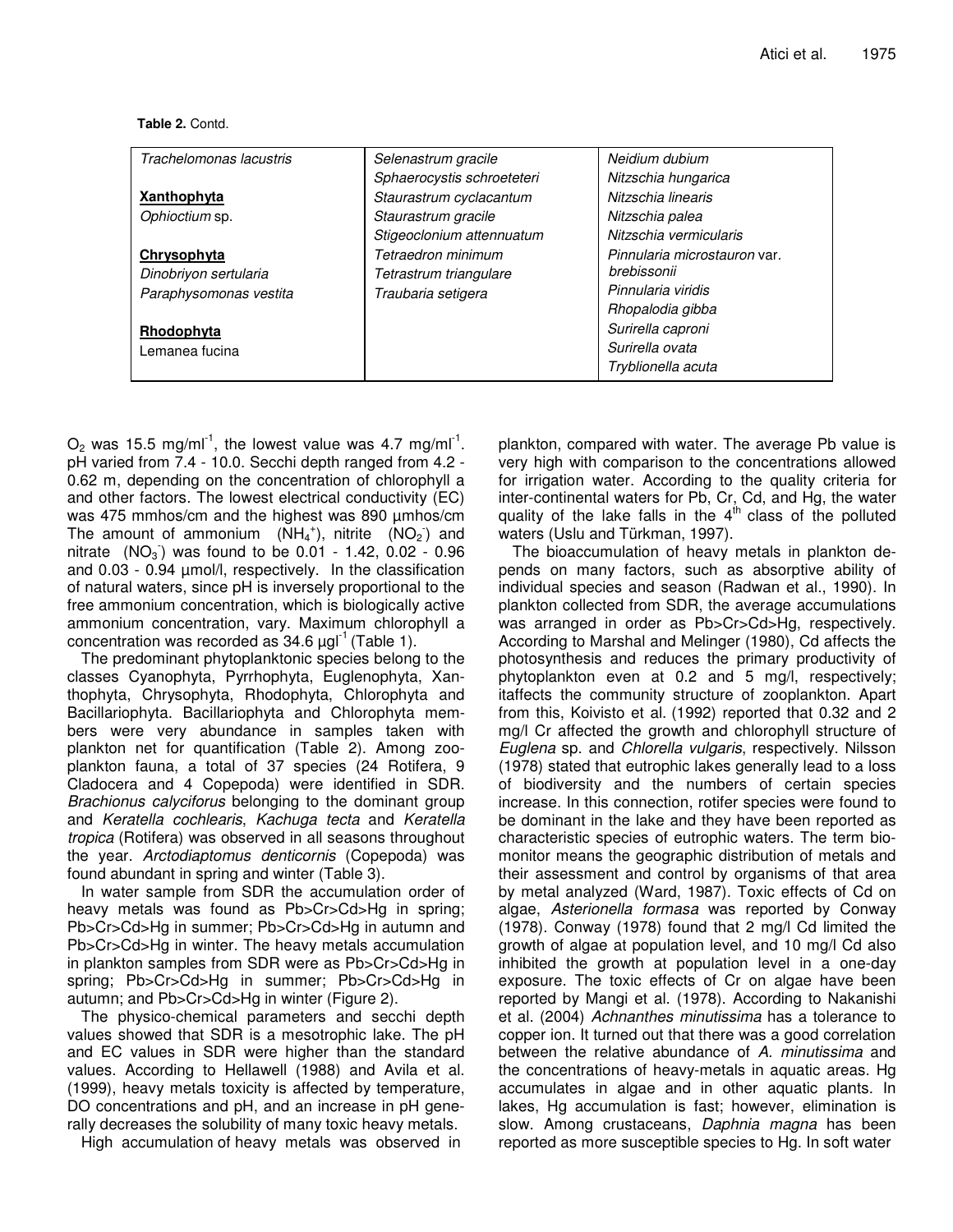| Rotifera                                        | <b>Spring</b>  | <b>Summer</b> | Autumn    | Winter    |  |
|-------------------------------------------------|----------------|---------------|-----------|-----------|--|
| Asplachna priodonta (Gosse, 1850)               | $^{+}$         | $\ddot{}$     | $\ddot{}$ | $^{+}$    |  |
| Brachionus angularis (Gosse, 1851)              | $\ddot{}$      | $\ddot{}$     | $\ddot{}$ | $\pmb{+}$ |  |
| Brachionus calyciflorus (Pallas, 1766)          | $\ddot{}$      | +             | $\ddot{}$ |           |  |
| Brachionus urceolaris (Müller, 1773)            |                | $\ddot{}$     |           |           |  |
| Brachionus quadridentatus (Hermanns, 1783)      | $^{+}$         | +             |           |           |  |
| Conochilus unicornis (Rousselet, 1892)          | $\ddot{}$      | $\pmb{+}$     |           |           |  |
| Euchlanis dilatata (Ehrenberg, 1832)            | $\ddot{}$      |               | $\ddot{}$ |           |  |
| Gastropus stylifer (Imhof, 1891)                |                | $\pmb{+}$     |           |           |  |
| Keratella quadrata (Müller, 1786)               | $\pmb{+}$      | $\pmb{+}$     | $\ddot{}$ | $\pmb{+}$ |  |
| Keratella cochlearis (Gosse, 1851)              | $\ddot{}$      | $\pmb{+}$     | $\ddot{}$ | $\ddot{}$ |  |
| Keratella tecta (Gosse, 1886)                   | $\ddot{}$      |               | $\ddot{}$ |           |  |
| Keratella tropica (Apstein, 1907)               | $\ddot{}$      | $\pmb{+}$     | $\ddot{}$ | $\ddot{}$ |  |
| Lecane bulla (Gosse, 1886)                      | $\ddot{}$      |               | $\ddot{}$ |           |  |
| Lecane closterocerca (Schmarda, 1859)           | $\ddot{}$      | $\ddot{}$     |           |           |  |
| Lecane luna (Müller, 1776)                      |                | +             | $\ddot{}$ |           |  |
| Lecane lunaris (Ehrenberg, 1832)                | $\ddot{}$      | +             |           |           |  |
| Lepadella patella (O.F.Müller, 1786)            |                | +             |           |           |  |
| Lophocharis salpina (Ehrenberg, 1834)           |                | +             |           |           |  |
| Notholca squamula (O.F.Müller, 1786)            | $\ddot{}$      |               |           |           |  |
| Polyarthra vulgaris Carlin, 1943                | $\ddot{}$      | +             | +         | $\pmb{+}$ |  |
| Polyarthra dolichoptera Idelson, 1925           |                | $\mathrm{+}$  | $\pmb{+}$ |           |  |
| Pomplolyx sulcata (Hudson, 1885)                |                | $\pmb{+}$     |           |           |  |
| Proales decipiens (Ehrenberg, 1832)             | $^{+}$         | $\pmb{+}$     | $\pmb{+}$ | $\pmb{+}$ |  |
| Trichocerca pusilla (Lauterborn, 1898)          |                | $\ddot{}$     | $\ddot{}$ |           |  |
| Cladocera                                       |                |               |           |           |  |
| Alona rectangula (Sars, 1862)                   | $\ddot{}$      | $\ddot{}$     | $\ddot{}$ |           |  |
| Bosmina longirostris (Müller, 1785)             | $\ddot{}$      | $^{+}$        | $\ddot{}$ | $\ddot{}$ |  |
| Ceriodaphnia quadrangula (Müller, 1785)         | $\ddot{}$      | $\pmb{+}$     | $\pmb{+}$ | $\pmb{+}$ |  |
| Chydorus sphaericus (Müller, 1776)              | $\ddot{}$      | +             | +         | $\pmb{+}$ |  |
| Daphnia galeata (Sars, 1864)                    | $\overline{+}$ | $\pmb{+}$     |           |           |  |
| Daphnia longispina (Müller, 1785)               | $\ddot{}$      | +             | $\ddot{}$ | $\pmb{+}$ |  |
| Diaphanosoma brachyurum (Lievin, 1848)          | $\ddot{}$      | $\pmb{+}$     | $\pmb{+}$ | $\pmb{+}$ |  |
| Leydigia leydigi (Schodler, 1863)               | $\ddot{}$      | $\ddot{}$     | $\ddot{}$ |           |  |
| Macrothrix laticornis (Fischer, 1848)           | $\ddot{}$      | $\ddot{}$     | $\ddot{}$ | $\ddot{}$ |  |
| Copepoda                                        |                |               |           |           |  |
| Acanthocyclops robustus (Sars, 1863)            | $\ddot{}$      | $^{+}$        | $\ddot{}$ | $\ddot{}$ |  |
| Acanthodiaptomus denticornis (Wierzejski, 1887) | $\ddot{}$      | $\pmb{+}$     | $\pmb{+}$ | $\pmb{+}$ |  |
| Arctodiaptomus acutilobatus (Sars, 1903)        | $\overline{+}$ |               | +         |           |  |
| Arctodiaptomus bacillifer (Koelbel, 1885)       | $\ddot{}$      |               | $\ddot{}$ |           |  |

**Table 3.** Zooplanktonic organisms in Sarıyar Dam Reservoir in Turkey (according to season).

(45 mg/l CaCO<sub>3</sub>), 5 mg/l Hg leads to deaths and  $3 - 4$ mg/l Hg cause 16% harmful effects on *D. manga* population, after an exposure of 48 h (Biesinger and Christensen, 1972).

other means. In our study, Pb was the highest in concentration among the heavy metals.

Chen et al. (2000) found that highest heavy metal concentrations may be that of Pb in eutrophic lakes and in agricultural areas. Also, the Pb concentration may be raised by road traffic and exhaust-gasses and also by

# **ACKNOWLEDMENT**

This study was funded by the Research Fund of the Ankara University, Turkey.